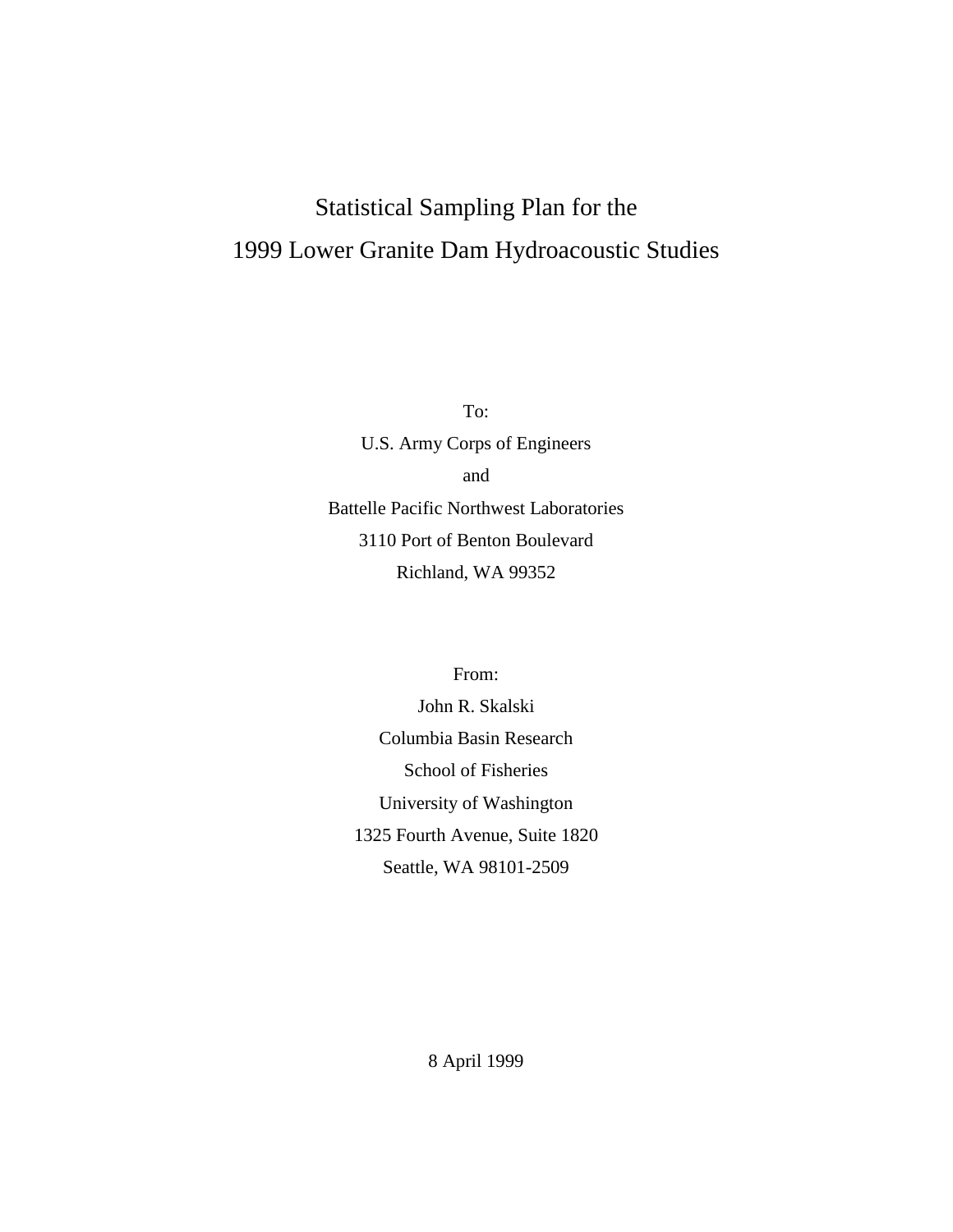# **Table of Contents**

| I.             |    |      |
|----------------|----|------|
| П.             |    |      |
| A.             |    |      |
| <b>B.</b>      |    |      |
| $\mathbf{C}$ . |    |      |
|                |    |      |
| A.             |    |      |
| <b>B.</b>      |    |      |
|                | 1. |      |
|                | 2. |      |
| C.             |    |      |
|                |    |      |
| A.             |    |      |
|                | 1. |      |
|                | 2. |      |
|                | 3. |      |
| <b>B.</b>      |    |      |
|                |    | . 17 |
|                | 2. |      |
|                | 3. |      |
|                | 4. |      |
| V.             |    |      |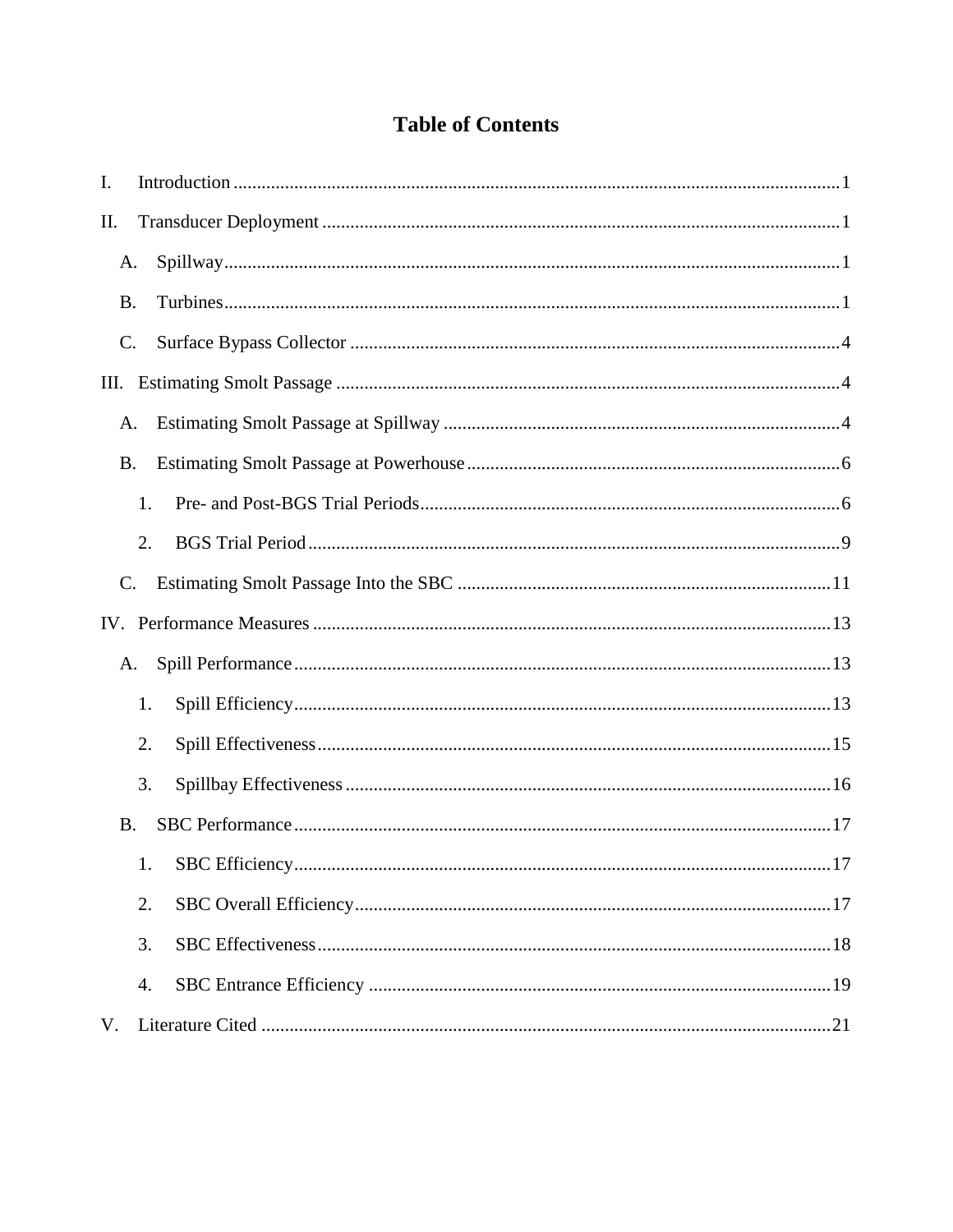# **I. Introduction**

During 1999, fixed-location hydroacoustic investigations will be performed during the spring outmigration (15 April - 31 May). This report summarizes the key statistical analyses planned for the single-beam hydroacoustic research at Lower Granite Dam in 1999. This report covers the analyses for the following three work elements:

- 1. Estimating spill effectiveness  $(SE)$  and spill efficiency  $(SF)$  across the project.
- 2. Estimating efficiency and effectiveness of the surface bypass collector *SBC*.
- 3. Spillbay efficiency and effectiveness.

These statistical plans will be reviewed by the staff of the US Army Corps of Engineers (USACE), Battelle Pacific Northwest Division, Gary Johnson, and independent statistical reviewers employed by the USACE.

# **II. Transducer Deployment**

#### **A. Spillway**

Each of the spillbays 2-8 will receive one single-beam transducer (Figure 1). Each transducer will be centered in the spillbays. For spillbays 2 and 6, a 12° downlooking transducer will be deployed. At the remaining spillbays 3, 4, 5, 7, and 8, a 15° downlooking transducer will be deployed. At each location, three 2.5-minute time intervals will be sampled and processed per hour in a systematic sampling scheme.

#### **B. Turbines**

Sampling at the six Lower Granite turbine units will vary over the course of the season. There will be three distinct survey periods as follows:

- a. Pre-BGS trials: 15 April 1 May
- b. BGS trials:  $2 11$  May
- c. Post-BGS trials:  $12 31$  May

During pre- and post-BGS trial periods, turbine passage will be monitored using one pier-nose transducer per unit. The six pier-nose transducers will be randomly positioned as much as possible to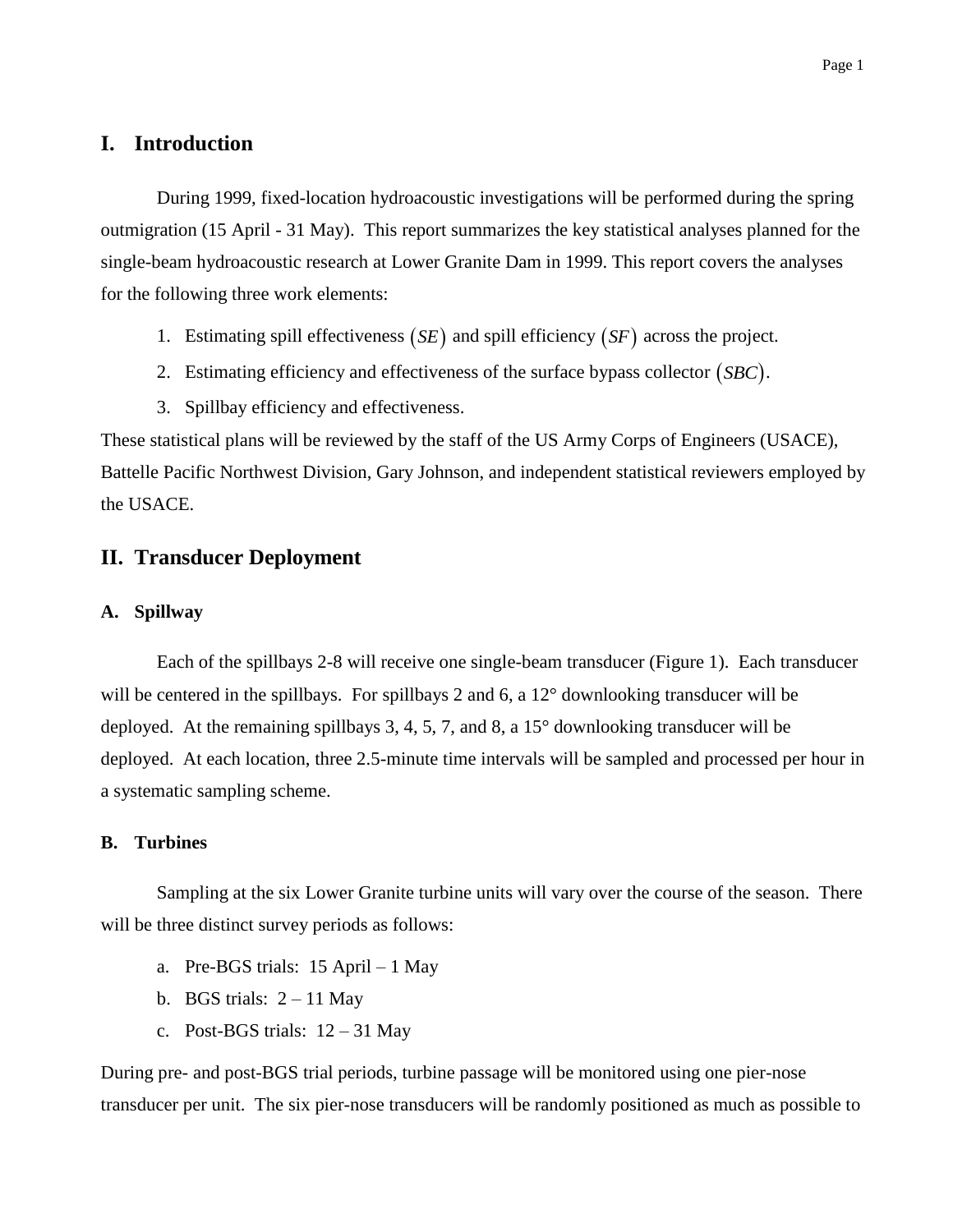Figure 1. Schematic showing placement of the single-beam transducer in a spillbay at Lower Granite Dam in 1999.

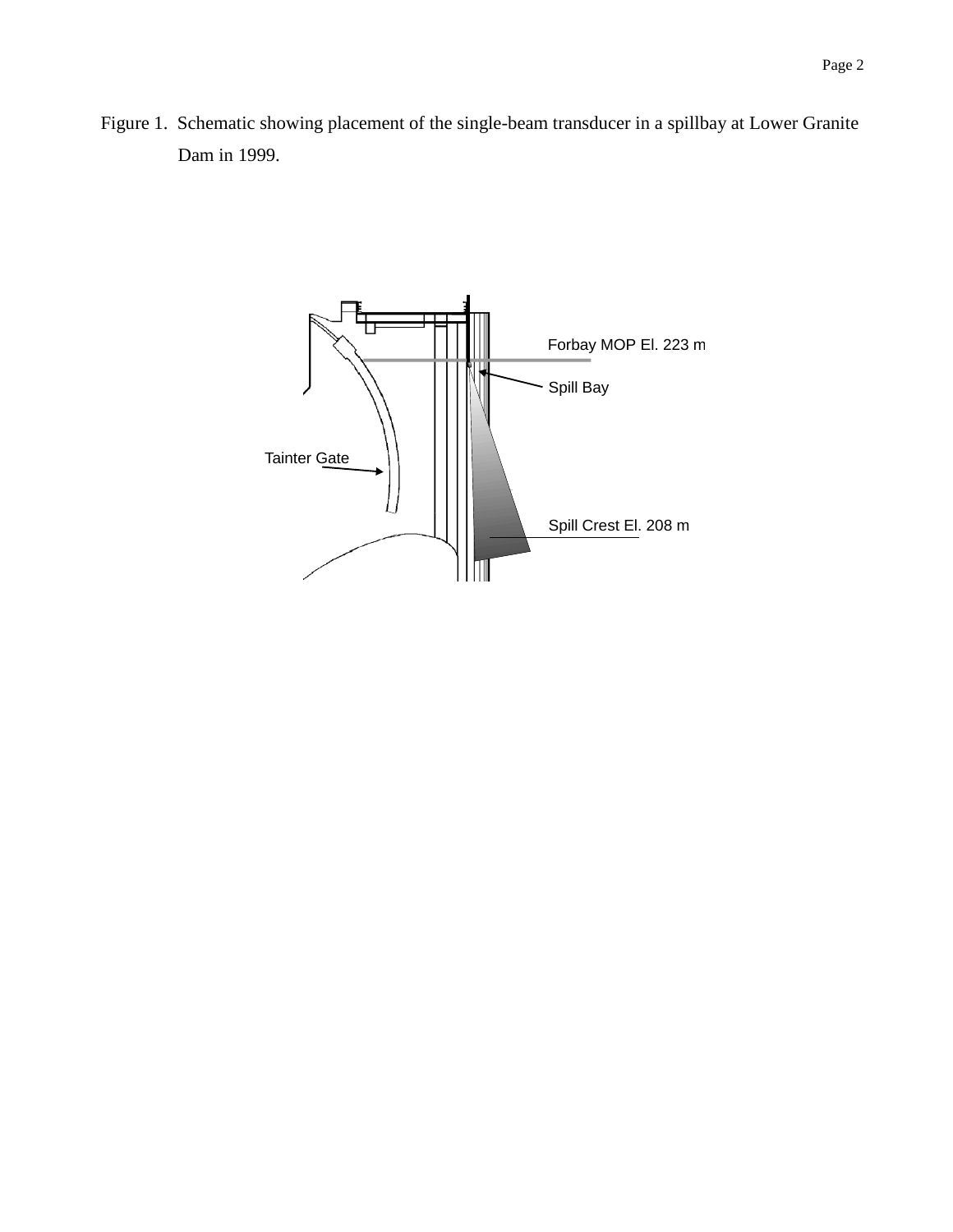

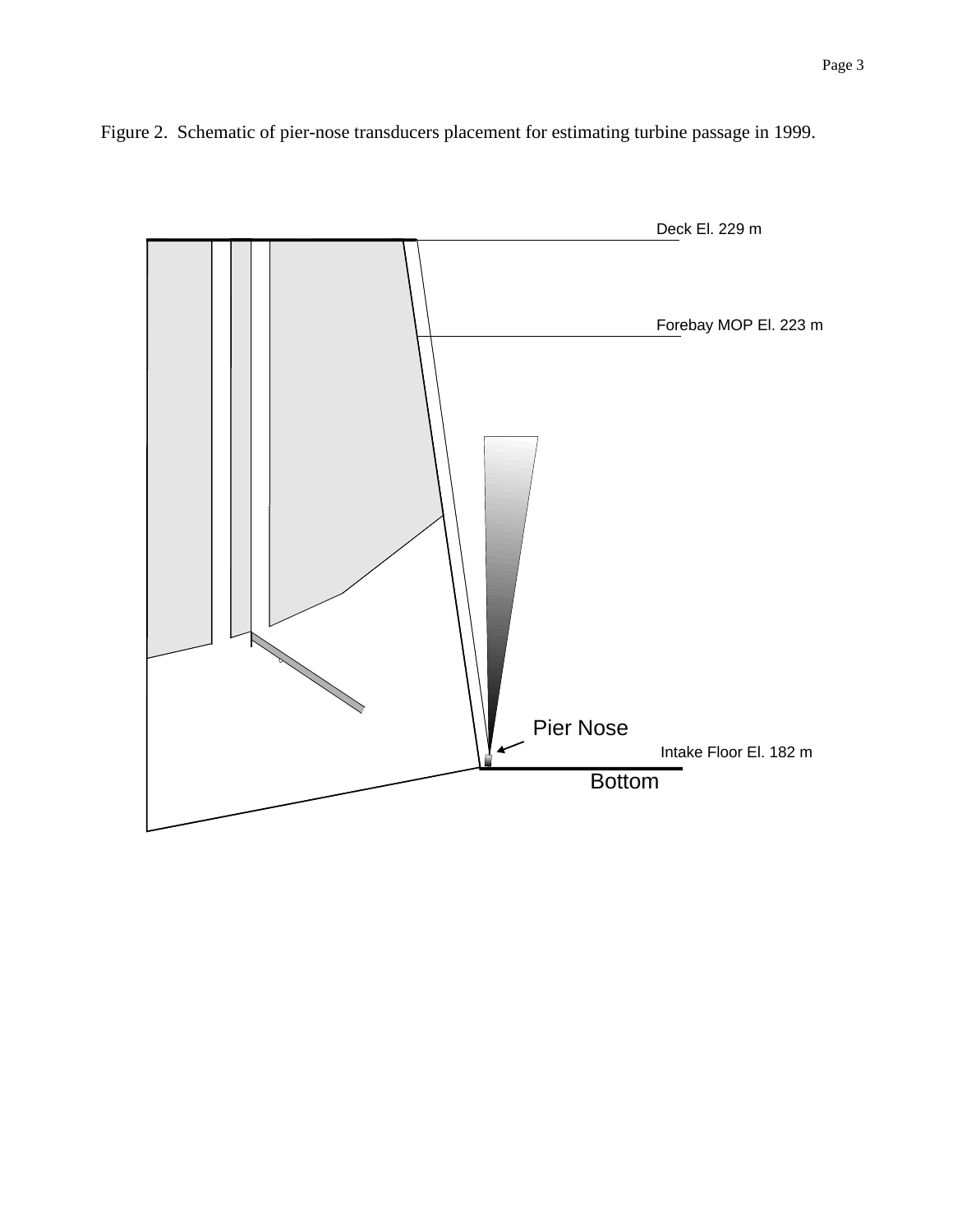cover either A or B or C strata (Figure 2). During the BGS trial period, turbine units 1-3 will be sampled with transducers in each of the A, B, and C slots. The remaining units 4-6 will be sampled

with one pier-nose transducer each as planned for the pre- and post-BGS trial periods. Each of the unit-hours will be surveyed using systematic sampling (SYS) with three 2-minute time intervals sampled and processed.

#### **C. Surface Bypass Collector**

At the surface bypass collector (SBC) in 1999, modules 3-4 and 13-14 will have openings for smolt passage. For each opening, 2 squinted-pairs of uplooking single-beam transducers will be positioned for monitoring smolt passage into and out of the SBC (Figure 3). Hence, a total of 4 squinted-pairs of transducers will be used in monitoring SBC smolt passage. Each squinted-pair of transducers will be sampled and processed three 2.5-minute time intervals per hour.

## **III. Estimating Smolt Passage**

#### **A. Estimating Smolt Passage at Spillway**

Treating each spillbay-hour as a separate stratum and assuming simple random sampling (SRS) within the hour, the estimate of total spillway passage can be estimated as follows:

$$
\hat{S} = \sum_{i=1}^{7} \sum_{j=1}^{D} \sum_{k=1}^{24} \frac{N_S}{n_S} \sum_{l=1}^{n_S} w_{ijkl}
$$

where

 $w_{ijkl}$  = estimated number of weighted fish in the *l*th sampling interval  $(l = 1, ..., n)$  of the *k*th hour  $(k = 1, ..., 24)$  of the *j*th day  $(j = 1, ..., D)$  at the *i*th spillbay  $(i = 1, ..., 7)$ ;

 $n<sub>S</sub>$  = number of sampling intervals insonified during an hour at a spillbay;

 $N_s$  = number of possible sampling intervals within an hour at a spillbay.

Nominally,  $n<sub>S</sub> = 32.5$ -minute periods out of a possible  $N<sub>S</sub> = 24$  time intervals per hour.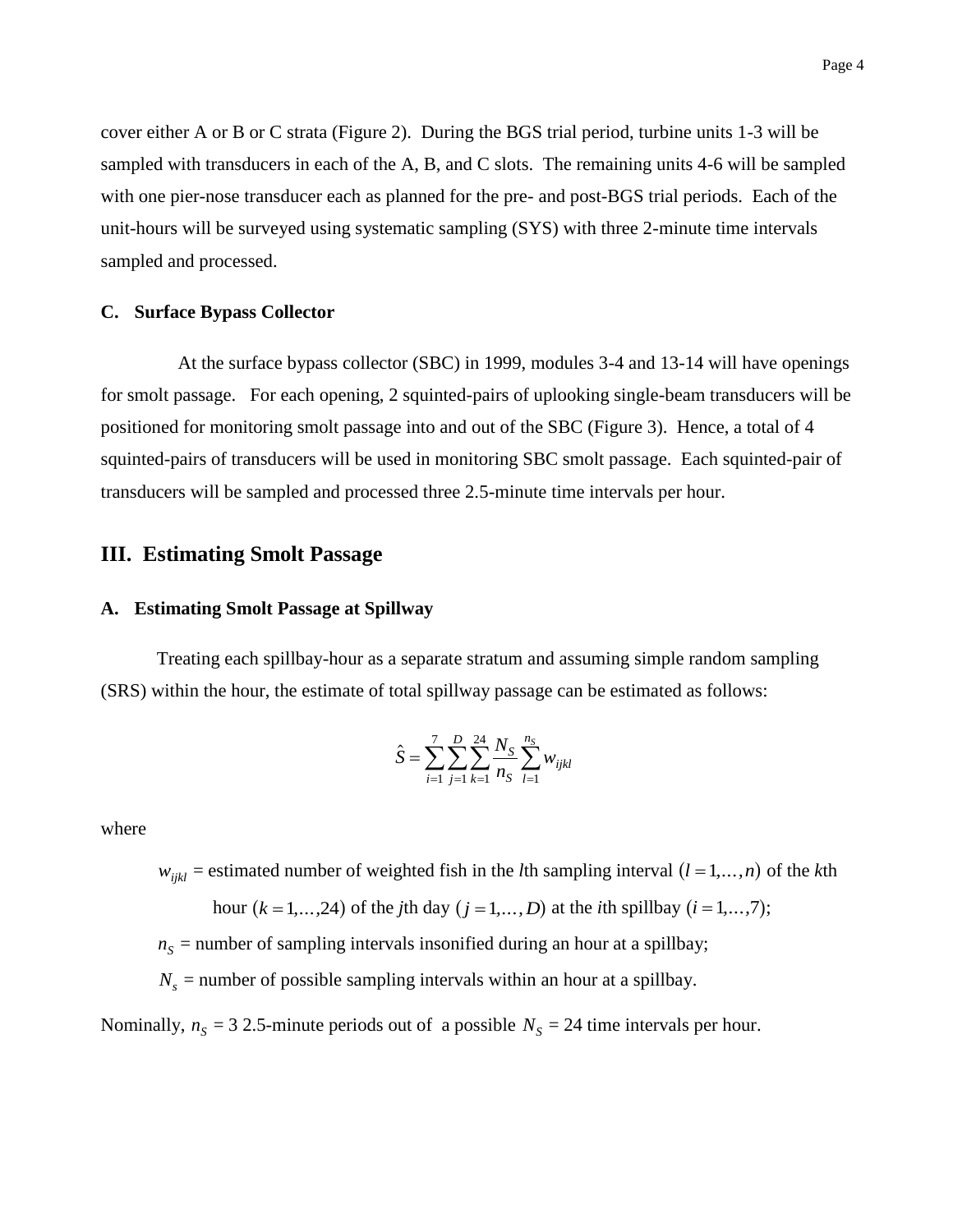

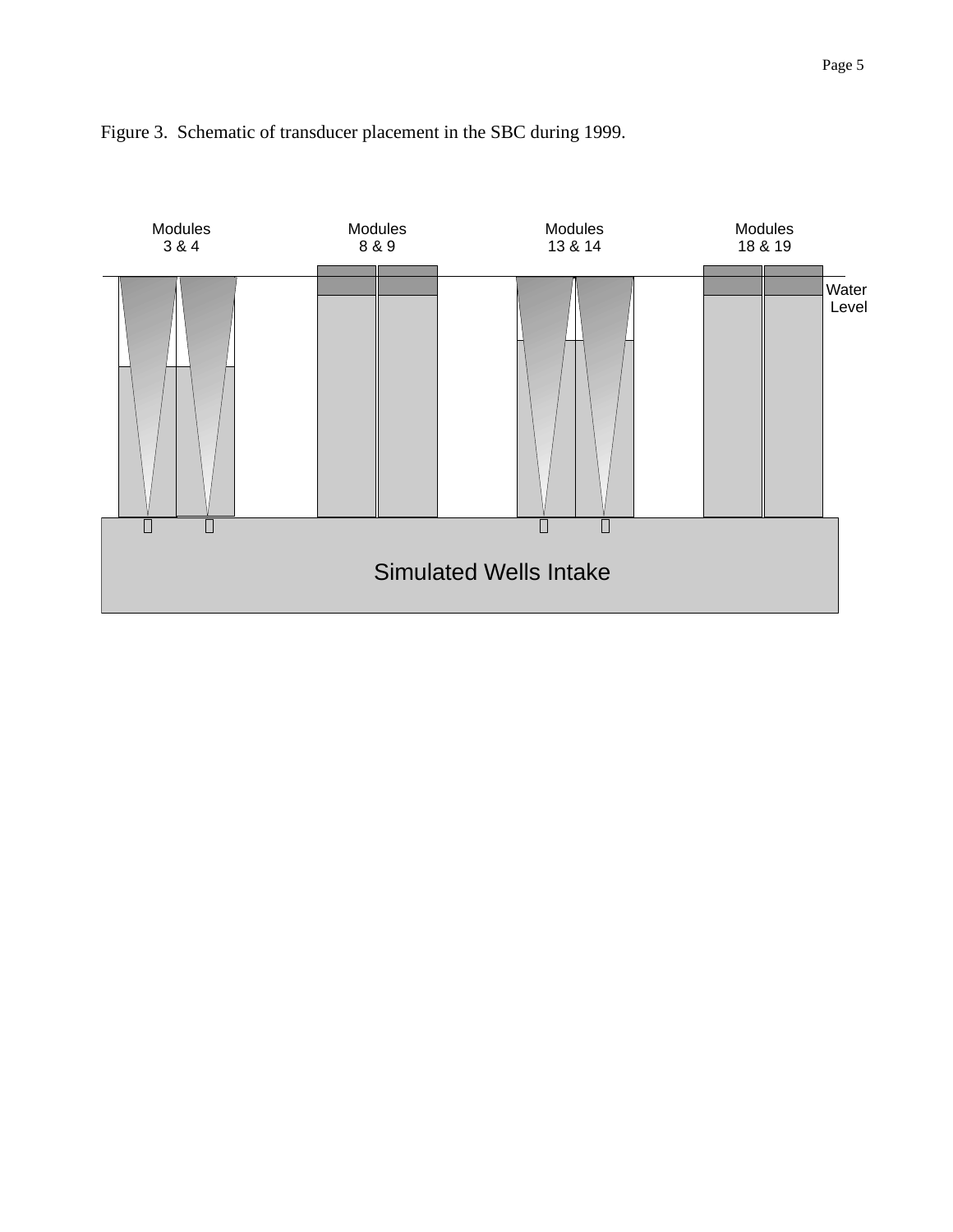The variance of  $(\hat{S})$  can be approximated by

$$
Var(S|S) = \sum_{i=1}^{7} \sum_{j=1}^{D} \sum_{k=1}^{24} \left[ \frac{N_S^2 \left(1 - \frac{n_S}{N_S}\right) s_{w_{ijk}}^2}{n_S} \right]
$$

where

$$
s_{w_{ijk}}^2 = \frac{\displaystyle\sum_{l=1}^{n_s} \left(w_{ijkl} - \overline{w}_{ijk}\right)^2}{\left(n_s - 1\right)},
$$
  

$$
\overline{w}_{ijk} = \sum_{l=1}^{n_s} \frac{w_{ijkl}}{n_s}.
$$

#### **B. Estimating Smolt Passage at Powerhouse**

#### 1. *Pre- and Post-BGS Trial Periods*

Treating each turbine unit-hour as a separate stratum and assuming SRS within the hour, the estimate of total powerhouse (i.e., turbine) passage can be estimated as follows:

$$
\hat{T} = \sum_{h=1}^{6} \sum_{i=1}^{D} \sum_{j=1}^{24} \frac{K}{k} \sum_{l=1}^{k} x_{hijl}
$$
\n(1)

where

 $x_{hijl}$  = weighted number of fish detected in the *l*th sampling interval  $(l = 1, ..., k)$  in the *j*th hour

 $(j = 1, ..., 24)$  of the *i*th day  $(i = 1, ..., D)$  for the *h*th turbine unit $(h = 1, ..., 6)$ ;

 $K =$  number of possible sampling intervals within an hour at a turbine unit;

*k* = number of sampling intervals insonified during an hour at a turbine unit.

Nominally,  $k = 3$  2-minute sampling intervals out of a possible  $K = 30$  per hour.

The estimated variance for  $\hat{T}$  will be based on stratified simple random sampling formula of the form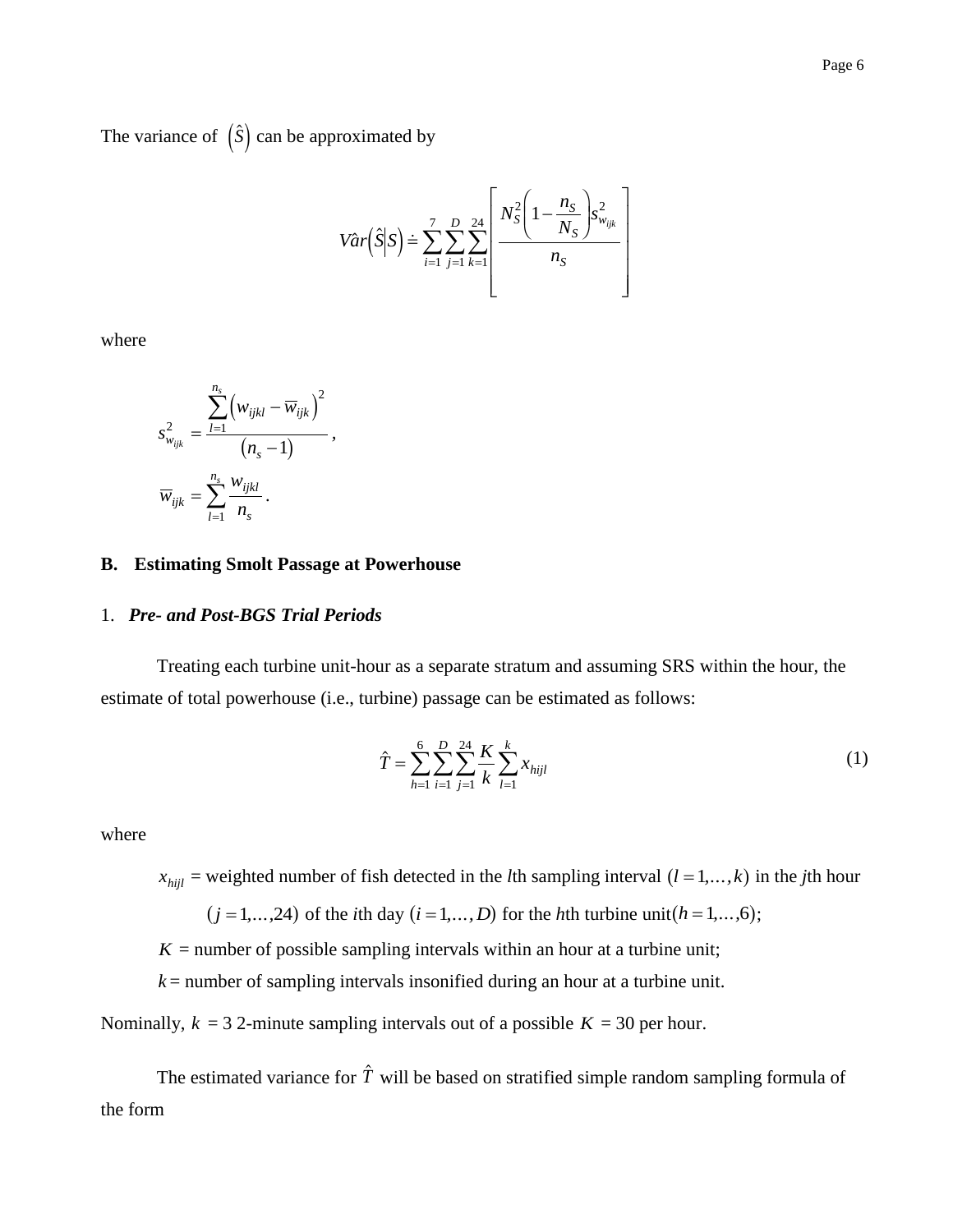$$
Var(\hat{T}|T) = \sum_{h=1}^{6} \sum_{i=1}^{D} \sum_{j=1}^{24} \frac{K^2 \left(1 - \frac{k}{K}\right) s_{hij}^2}{k}
$$
(2)

and where

 $s_{hij}^2$  = variance among weighted fish counts within the *j*th hour (*j* = 1,...,24) of the *i*th day  $(i = 1, ..., D)$  for the *h*th turbine unit  $(h = 1, ..., 6)$ ;

$$
=\frac{\sum_{l=1}^{k}(x_{hijl}-\bar{x}_{hij})^{2}}{(k-1)};
$$

and

$$
\bar{x} = \frac{\sum_{l=1}^{k} x_{hijl}}{k}.
$$

The  $x_{hijl}$  are the weighted fish counts after expanding to the area of the turbine intake. Hence, the estimate accounts for the subsampling of the turbine intake as well as subsampling over time. However, the variance cannot explicitly account for slot-to-slot variance without transducers in multiple intakes per turbine unit. As such, variance estimator (2) will underestimate the true sampling variance.

An alternative mean of estimating of the variance of  $\hat{T}$  is to consider adjacent turbine units (i.e., 1-2, 3-4, 5-6) as forming spatial strata. The six slots within the two adjacent turbine units would represent the first stage of sampling. Two of the six adjacent slots will be assumed to be randomly sampled in the first stage of sampling. The second stage is the subsampling of time within a slot location. In this case of a conceptual two-stage sampling design, define

 $x_{\text{ghijl}}$  = weighted number of fish detected in the *l*th sampling interval  $(l = 1, ..., k)$  in the *j*th hour  $(j = 1, ..., 24)$  of the *i*th day  $(i = 1, ..., D)$  for the *h*th turbine slot  $(h = 1, ..., 6)$  of the *g*th stratum  $(g = 1, ..., 3)$ .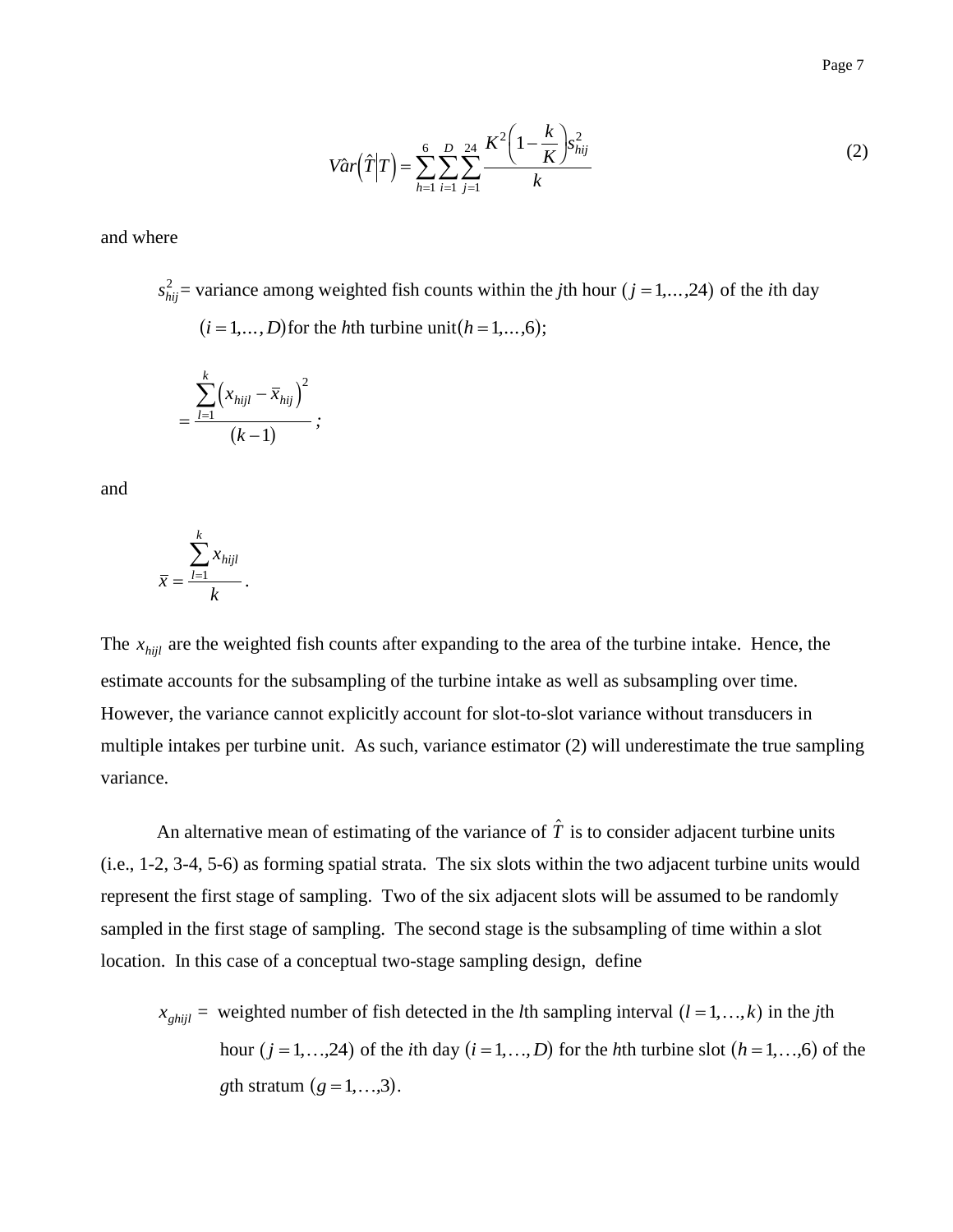$$
V\tilde{a}\,r\left(\hat{T}|T\right) = \sum_{g=1}^{3} \frac{6^{2}\left(1-\frac{2}{6}\right)s_{\hat{T}_{gh}}^{2}}{2} + \sum_{g=1}^{3} 6\left[\frac{\sum_{h=1}^{2} Var\left(\hat{T}_{gh}|T_{gh}\right)}{2}\right]
$$
(3)

where

$$
s_{\hat{T}_{gh}}^2 = \frac{\sum_{h=1}^2 (\hat{T}_{gh} - \hat{\overline{T}}_g)^2}{(2-1)},
$$

$$
\hat{\overline{T}}_g = \frac{\sum_{h=1}^2 \hat{T}_{gh}}{2},
$$

$$
Var(\hat{T}_{gh} | T_{gh}) = \sum_{j=1}^D \sum_{k=1}^{24} \left[ \frac{K^2 (1 - \frac{k}{K}) s_{x_{ghij}}^2}{k} \right],
$$

and where

$$
s_{x_{ghij}}^2 = \frac{\sum_{l=1}^h (x_{ghijl} - \overline{x}_{ghij})^2}{(k-1)},
$$

$$
\overline{x}_{ghij} = \frac{\sum_{l=1}^h x_{ghijl}}{k}.
$$

Variance estimator (3) will tend to overestimate the true sampling variance of  $\hat{T}$ . Use of variances (2-3) will provide one opportunity to bracket the actual precision of the powerhouse sampling.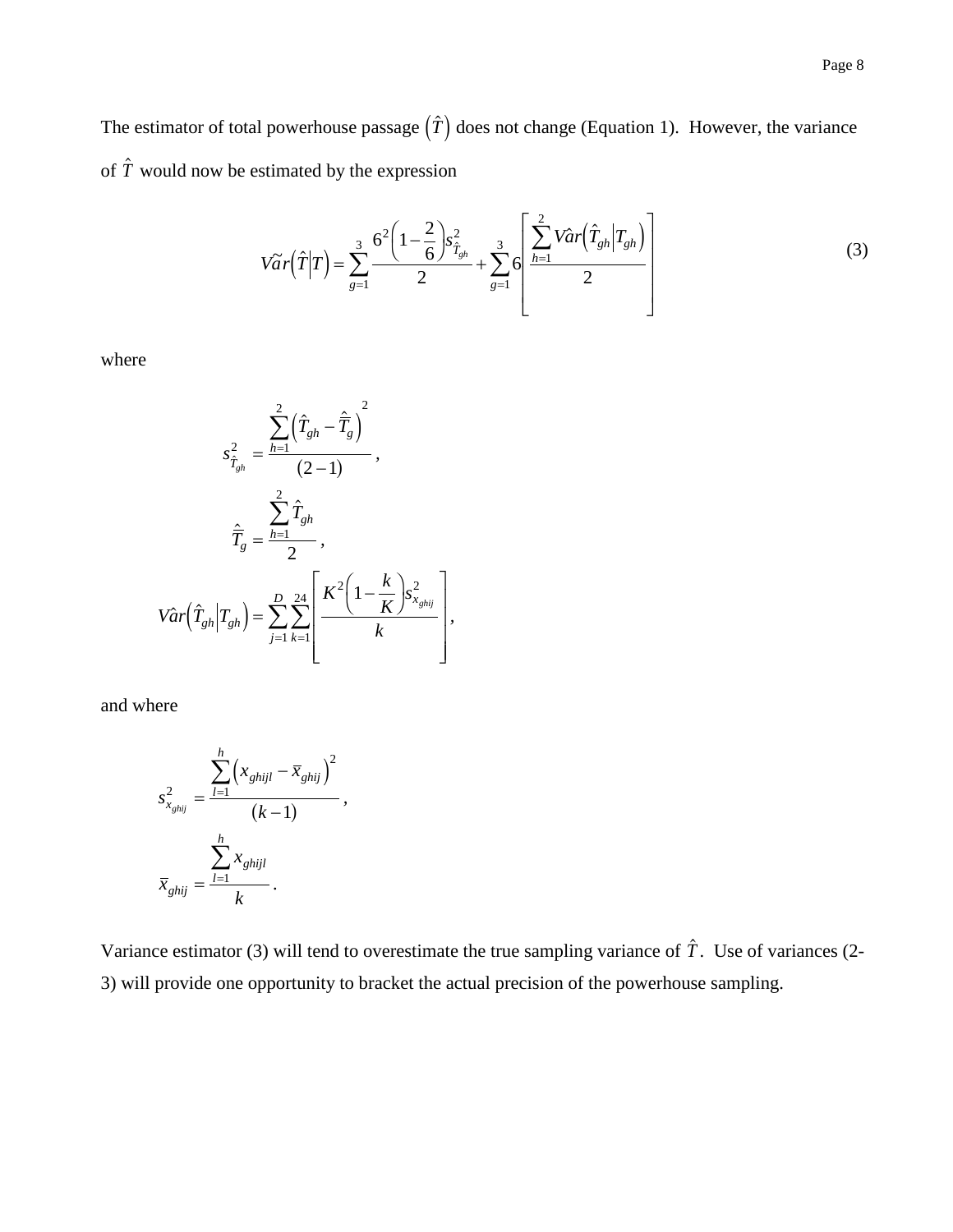#### 2. *BGS Trial Period*

During the BGS trials, turbine units 1-3 will be sampled more intensely than turbine units 4-6. The estimation scheme should therefore take advantage of the addition precision obtained by sampling 3 of 3 turbine slots in units 1-3. For units 1-3, define

 $x_{\text{cndijl}}$  = weighted number of fish detected in the *l*th sampling interval  $(l = 1, ..., k)$  in the *j*th hour  $(j = 1, ..., 24)$  of the *i*th day  $(i = 1, ..., D)$  for the *d*th turbine slot  $(d = 1, ..., 3)$  of the *c*th unit (*c* = 1, ..., 3).

Then an estimate of total passage in units 1-3 can be expressed as

$$
\hat{T}_{1-3} = \sum_{c=1}^{3} \sum_{d=1}^{3} \sum_{i=1}^{D} \sum_{j=1}^{24} \frac{K}{k} \sum_{l=1}^{k} x_{cdijl}
$$
(4)

with associated variance estimator

$$
Var\left(\hat{T}_{1-3}|T_{1-3}\right) = \sum_{c=1}^{3} \sum_{d=1}^{3} \sum_{i=1}^{D} \sum_{j=1}^{24} \left[ \frac{K^2 \left(1 - \frac{k}{K}\right) s_{x_{cdij}}^2}{k} \right]
$$
(5)

and where

$$
s_{x_{cdij}}^2 = \frac{\sum_{i=1}^k (x_{cdijl} - \overline{x}_{cdij})^2}{(k-1)},
$$
  

$$
\overline{x}_{cdij} = \frac{\sum_{l=1}^k x_{cdijl}}{k}.
$$

For turbine units 4-6, total smolt passage would be estimated by

$$
\hat{T}_{4-6} = \sum_{h=4}^{6} \sum_{i=1}^{D} \sum_{j=1}^{24} \frac{K}{k} \sum_{l=1}^{k} x_{hijl}
$$
\n(6)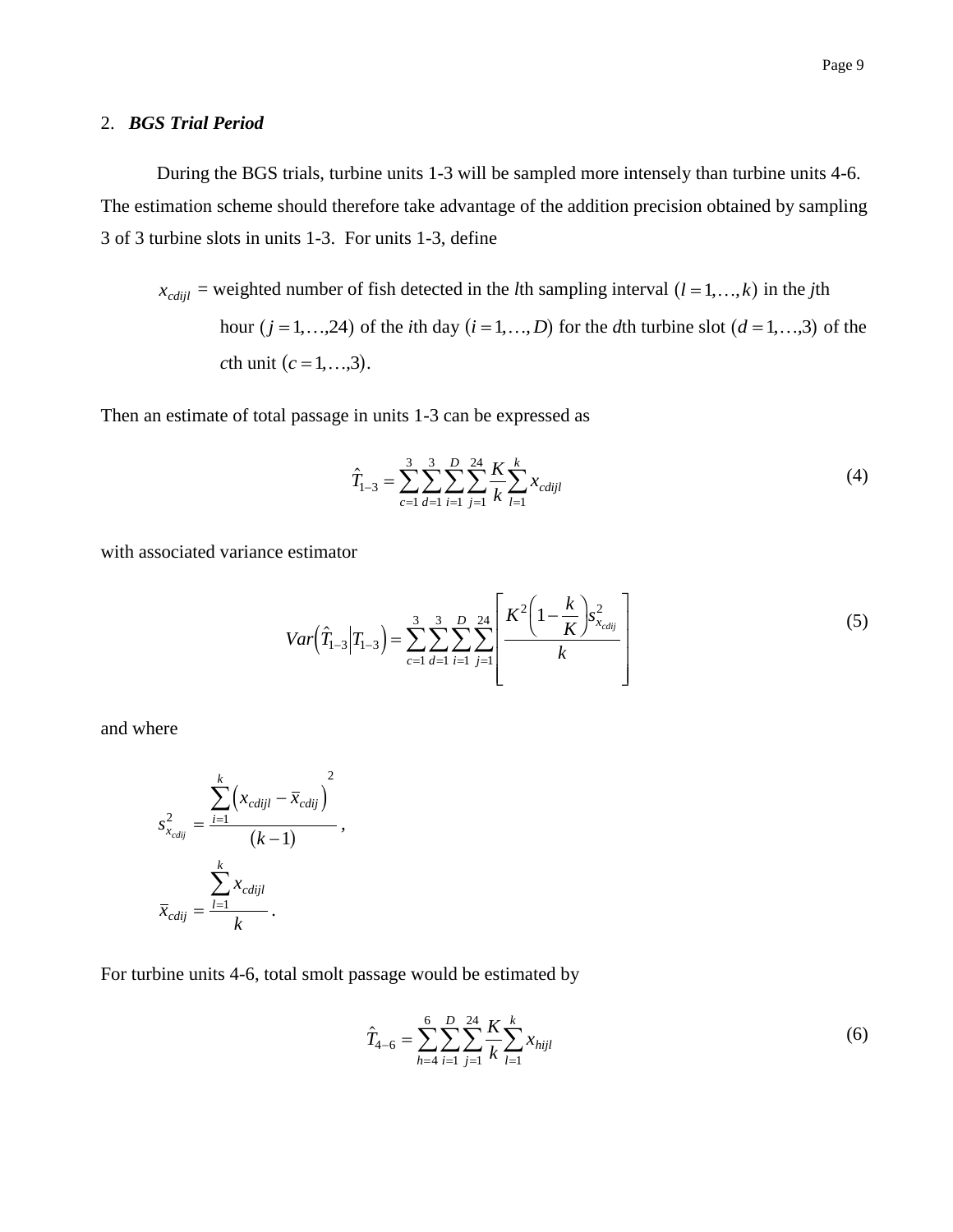where  $x_{hijl}$  was defined earlier.

A negatively biased variance estimator for  $\hat{T}_{4-6}$  can be calculated as

$$
V\widetilde{a}r(\hat{T}_{4-6}|T_{4-6}) = \sum_{h=4}^{6} \sum_{i=1}^{D} \sum_{j=1}^{24} \frac{K^2\left(1 - \frac{k}{K}\right) s_{hij}^2}{k}.
$$
\n(7)

Variance estimator (7) considers only the within-hour sampling error and ignores the slot-to-slot variance component.

A positively biased variance estimator can be constructed by considering the 9 intake slots at unit 4-6 as having been randomly sampled at 3 of the 9 locations. In this case, the variance for  $\hat{T}_{4-6}$ can be estimated by the expression

$$
V\widetilde{a}r(\hat{T}_{4-6}|T_{4-6}) = \frac{9^2\left(1-\frac{3}{9}\right)s_{\hat{T}_d}^2}{3} + \frac{9\sum_{d=1}^3 V\hat{a}r(\hat{T}_d|T_d)}{3} \tag{8}
$$

where

$$
s_{\hat{T}_d}^2 = \frac{\sum_{d=1}^3 (\hat{T}_d - \hat{\overline{T}})^2}{(3-1)},
$$
  

$$
\hat{\overline{T}} = \frac{\sum_{d=1}^3 \hat{T}_d}{d},
$$
  

$$
\hat{T}_d = \sum_{i=1}^D \sum_{j=1}^{24} \frac{K}{k} \sum_{l=1}^k x_{dijl},
$$

for

 $x_{dijl}$  = weighted number of fish detected in the *l*th sampling interval  $(l = 1, ..., k)$  of the *j*th hour  $(j = 1, ..., 24)$  of the *i*th day  $(i = 1, ..., D)$  at the *d*th slot  $(d = 1, ..., 3)$ 

and where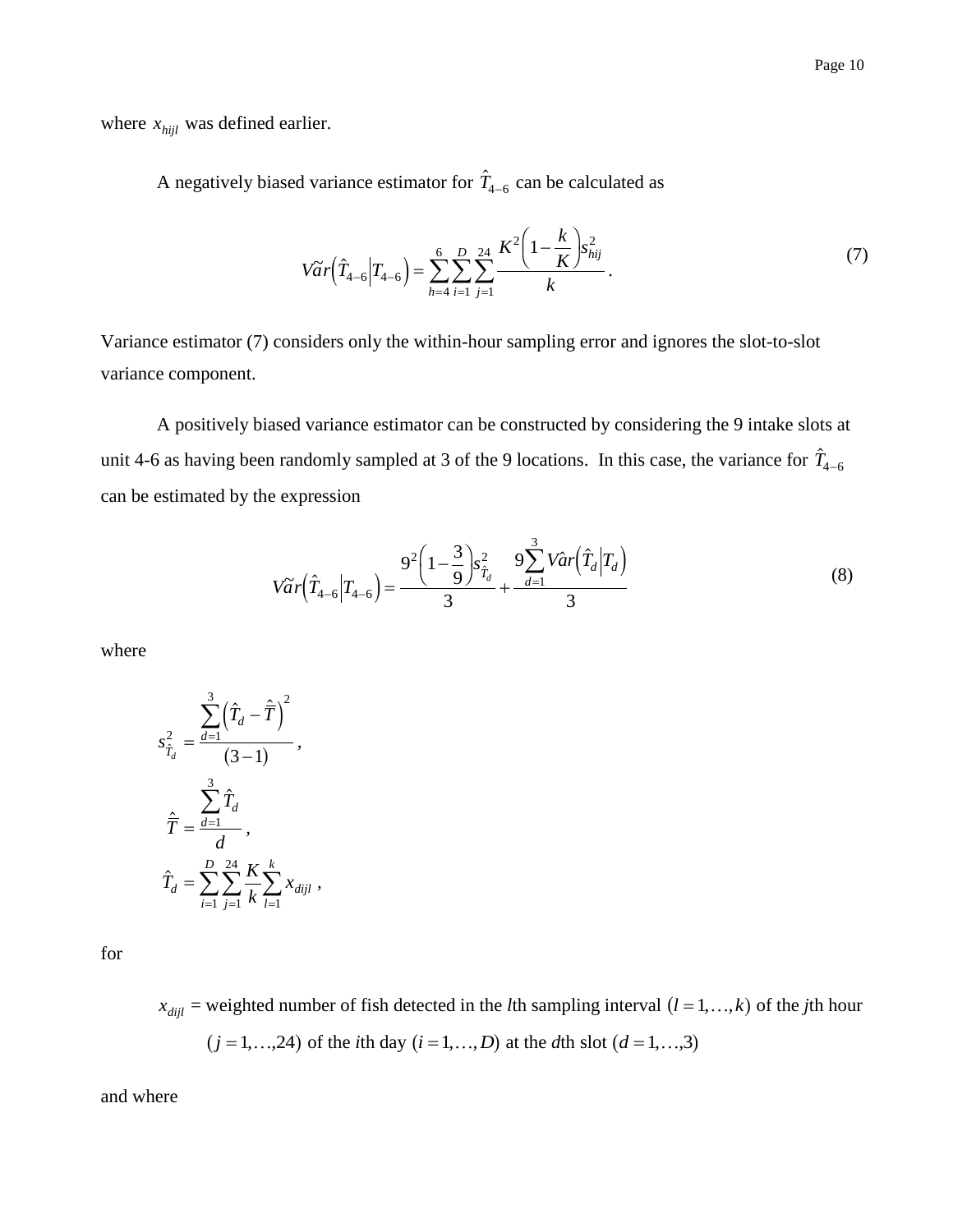$$
\hat{Var}\left(\hat{T}_d|T_d\right) = \sum_{i=1}^{D} \sum_{j=1}^{24} \frac{K^2 \left(1 - \frac{k}{K}\right) s_{x_{dij}}^2}{k},
$$

$$
s_{x_{dij}}^2 = \frac{\sum_{l=1}^{k} \left(x_{dijl} - \bar{x}_{dij}\right)^2}{(k-1)},
$$

$$
\bar{x}_{dij} = \frac{\sum_{l=1}^{k} x_{dijl}}{k}.
$$

Variance estimator (8) will tend to overestimate the sampling variance for it includes unit-to-unit variance which was eliminated by stratified sampling of each of the turbine units.

Total powerhouse passage is then estimated by

$$
\hat{T}=\hat{T}_{1-3}+\hat{T}_{4-6}
$$

with associated variance estimator

$$
Var(\hat{T}_{1-3}|T_{1-3}) + Var(\hat{T}_{4-6}|T_{4-6})
$$

or

$$
Var(\hat{T}_{1-3}|T_{1-3}) + Var(\hat{T}_{4-6}|T_{4-6}).
$$

Subsequent calculations of smolt passage performance based on  $\hat{T}$  should consider both liberal and conservative estimators in the analyses.

#### **C. Estimating Smolt Passage Into the SBC**

In 1999, the surface collector will have two entrances, each will receive 2 squinted-pair of single-beam hydroacoustic transducers to estimate fish passage. Each squinted-pair will be used to sample a spatial stratum formed by vertically bisecting the SBC openings (Figure 2). Thus, each squinted-pair of transducers will sample one-half of the vertical openings in the SBC. This sampling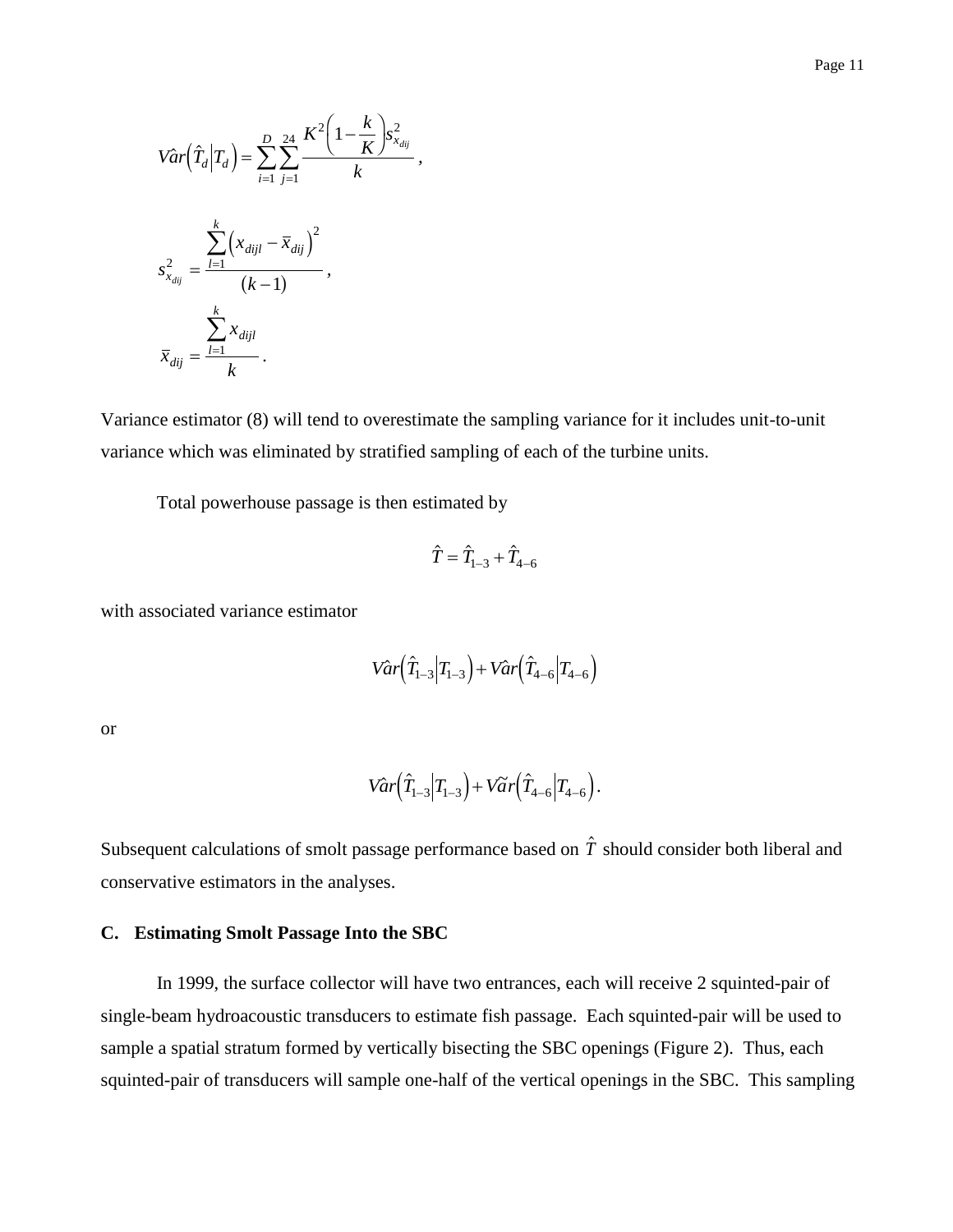will be assumed to be stratified simple random sampling within hours, within each of the vertically bisectional areas of an SBC opening. The estimate of total SBC passage can then be expressed as

$$
\hat{C} = \sum_{i=1}^{2} \sum_{j=1}^{2} \sum_{k=1}^{D} \sum_{l=1}^{24} \frac{N_c}{n_c} \sum_{g=1}^{n_c} y_{ijklg}
$$

where

 $y_{ijklg}$  = weighted number of smolt in the *g*th sampling interval  $(g = 1, ..., N_c)$  of the *l*th hour  $(l = 1, ..., 24)$  of the *k*th day  $(k = 1, ..., D)$  of the *j*th bisectional area  $(j = 1, 2)$  of the *i*th entrance  $(i = 1, 2)$  of the SBC;

 $n_c$  = number of sampling intervals insonified during an hour at a collector entrance;

 $N_c$  = number of possible sampling intervals within an hour at a collector entrance.

Nominally,  $n_c = 32.5$ -minute intervals out of a possible  $N_c = 24$  per hour.

The estimated variance of  $\hat{c}$  is expressed as

$$
Var\left(\hat{C}\Big|C\right) = \sum_{i=1}^{2} \sum_{j=1}^{2} \sum_{k=1}^{D} \sum_{l=1}^{24} \left[ \frac{N_c^2 \left(1 - \frac{n_c}{N_c}\right) s_{y_{ijkl}}^2}{n_c} \right]
$$

where

$$
s_{y_{ijkl}}^2 = \frac{\sum_{g=1}^{n_c} (y_{ijklg} - \overline{y}_{ijkl})^2}{(n_c - 1)}
$$

and where

$$
\overline{y}_{ijkl} = \frac{\sum_{g=1}^{n_c} y_{ijklg}}{n_c}.
$$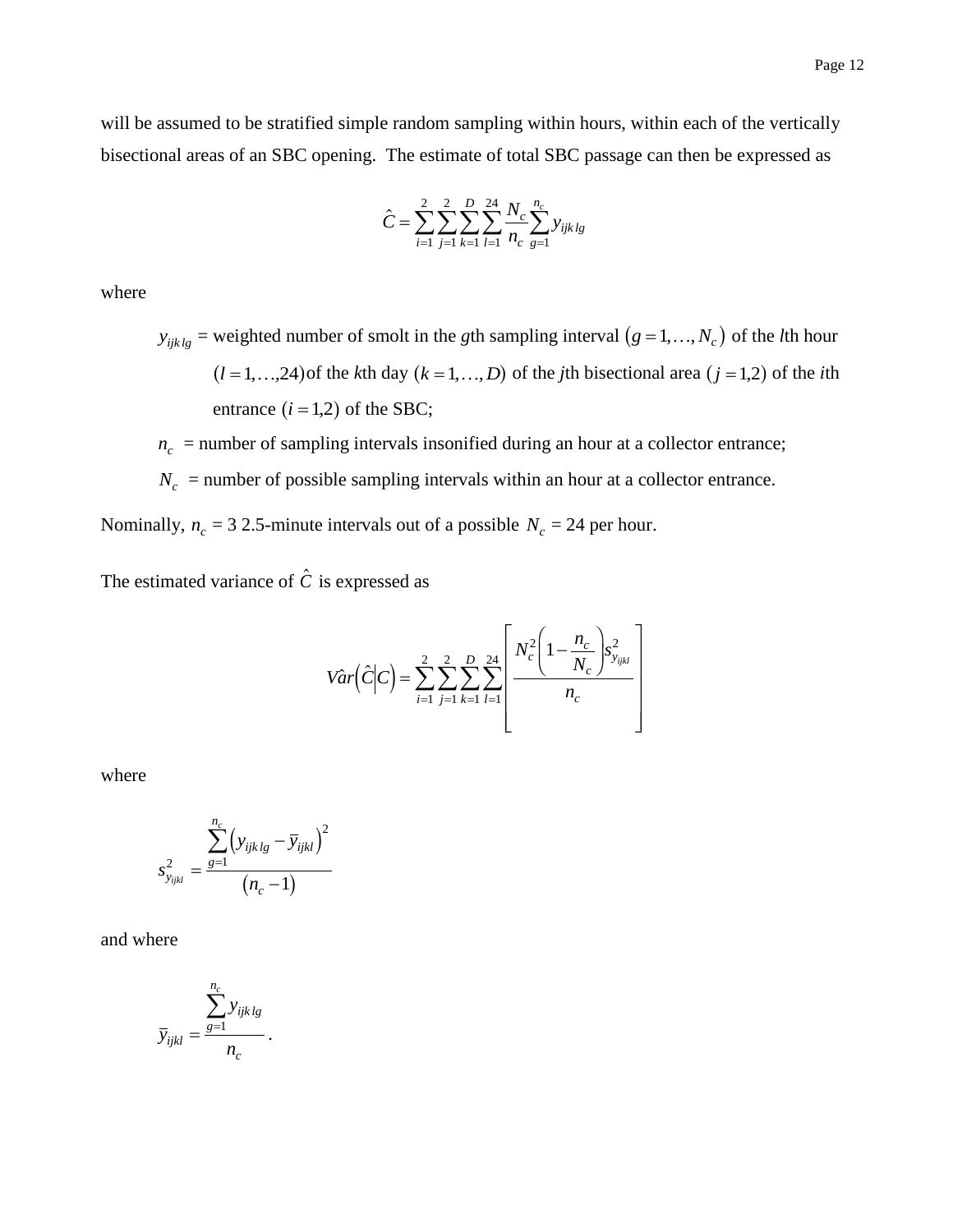The  $y_{ijk\,lg}$  are the weighted fish counts after expanding to the bisectional area of an SBC entrance. Furthermore, the  $y_{ijk\,lg}$  are the numbers of smolt designated as moving into the SBC entrance based on hydroacoustic scans of smolt movement patterns. Figure 4 depicts a schematic of the squinted-pair transducer configuration and possible fish traces.

#### Define

 $z_1$  = number of fish with trace 1,  $z_2$  = number of fish with trace 2,  $z_3$  = number of fish with trace 3,  $z_4$  = number of fish with trace 4,

and

$$
Z = z_1 + z_2 + z_3 + z_4.
$$

The number of fish entering the SBC will be estimated by the sum  $z_1 + z_3$ , as was used in 1996–1998. Radiotelemetry information from 1996 suggests only 1-2% of the fish entering the SBC may be exiting. Hence, the  $y_{ijk\lg}$  are based on values of  $z_1 + z_3$  in the sampling intervals measured.

#### **IV. Performance Measures**

Nine different performance measures will be estimated from the hydroacoustic data collected in 1999 at Lower Granite Dam. Below each response and its associated variance are described. These performance measures will be estimated season-wide, for day and night periods, and on a weekly basis.

#### **A. Spill Performance**

#### 1. *Spill Efficiency*

Spill efficiency (SE) at Lower Granite Dam will be defined as the proportion

$$
SE = \frac{S}{S + T + C}
$$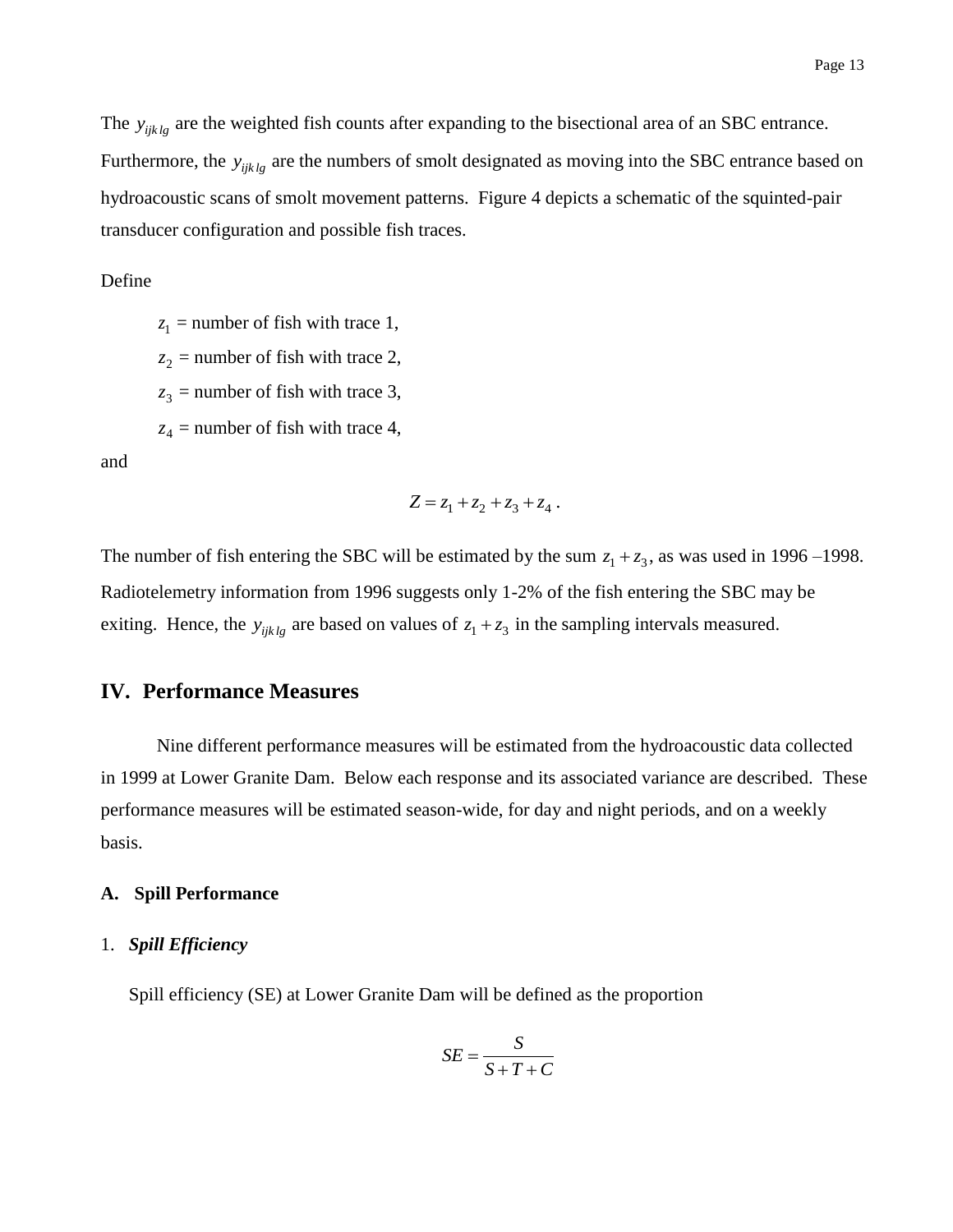Figure 4. Schematic of squinted-pair of single-beam transducers and the four possible trace types (called Z-types).

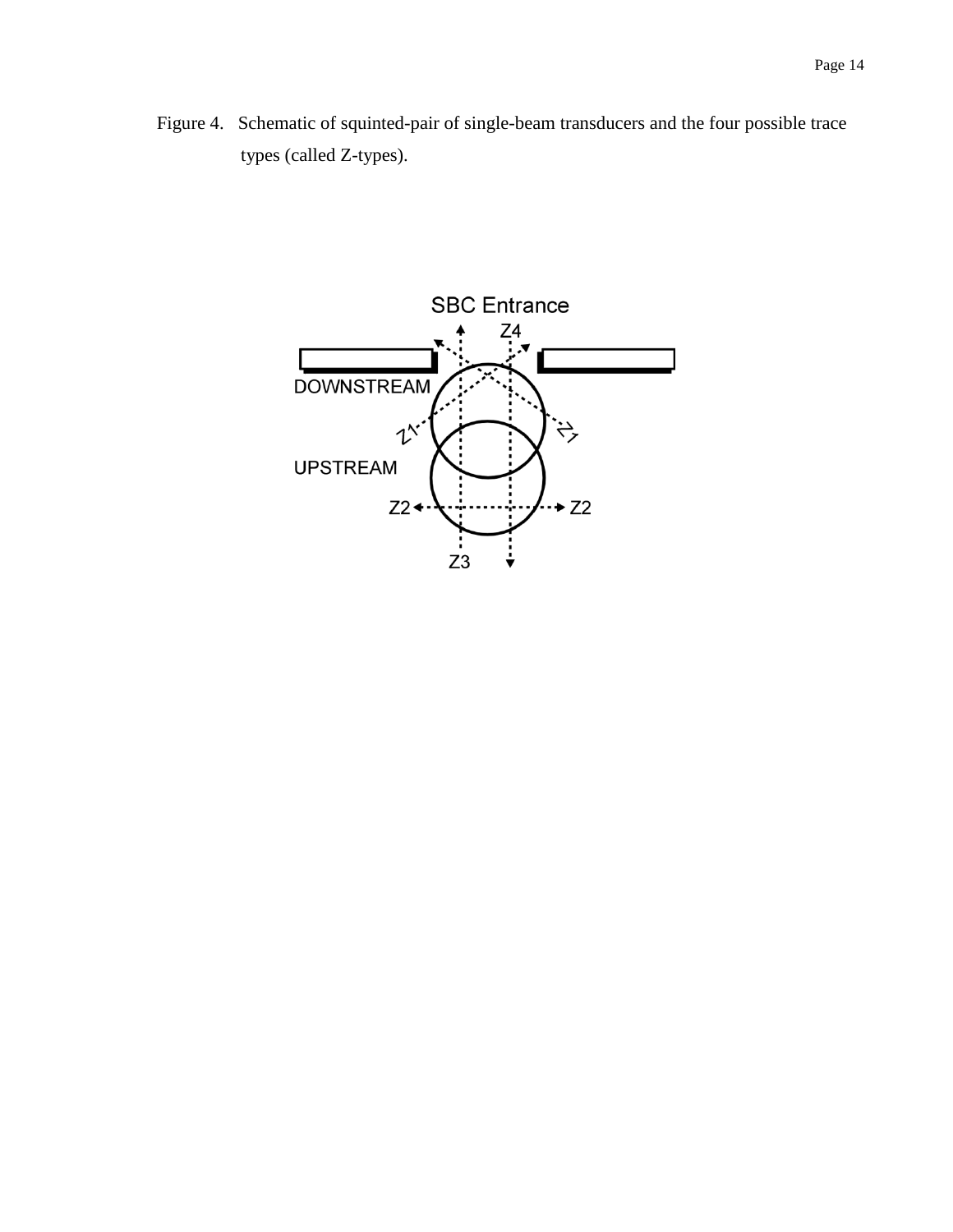where

 $S =$  total smolt passage in spillway;

 $T =$  total turbine passage (i.e., guided and unguided);

 $C =$  total SBC passage.

An estimate of SE can then be calculated as

$$
\hat{S}E = \frac{\hat{S}}{\hat{S} + \hat{T} + \hat{C}}.
$$

Using the Delta method (Seber 1982: 7-11), a variance estimator can be approximated by

$$
Var(\hat{S}E|SE) = \hat{S}E^{2}(1-\hat{S}E)^{2}\left[\frac{Var(\hat{S})}{\hat{S}^{2}} + \frac{Var(\hat{T}) + Var(\hat{C})}{(\hat{T} + \hat{C})^{2}}\right].
$$

### 2. *Spill Effectiveness*

Spill effectiveness (SEF) will be defined as

$$
SEF = \frac{\left(\frac{S}{S+T+C}\right)}{\left(\frac{f}{F}\right)} = SE \cdot \left(\frac{F}{f}\right)
$$

where

 $F =$  total water volume discharged at the dam,

 $f$  = total water volume discharged through the spillway.

As estimator of spill effectiveness can then be written as

$$
\hat{SEF} = \hat{S}E \cdot \left(\frac{F}{f}\right)
$$

 $\lambda$ 

with a variance estimator of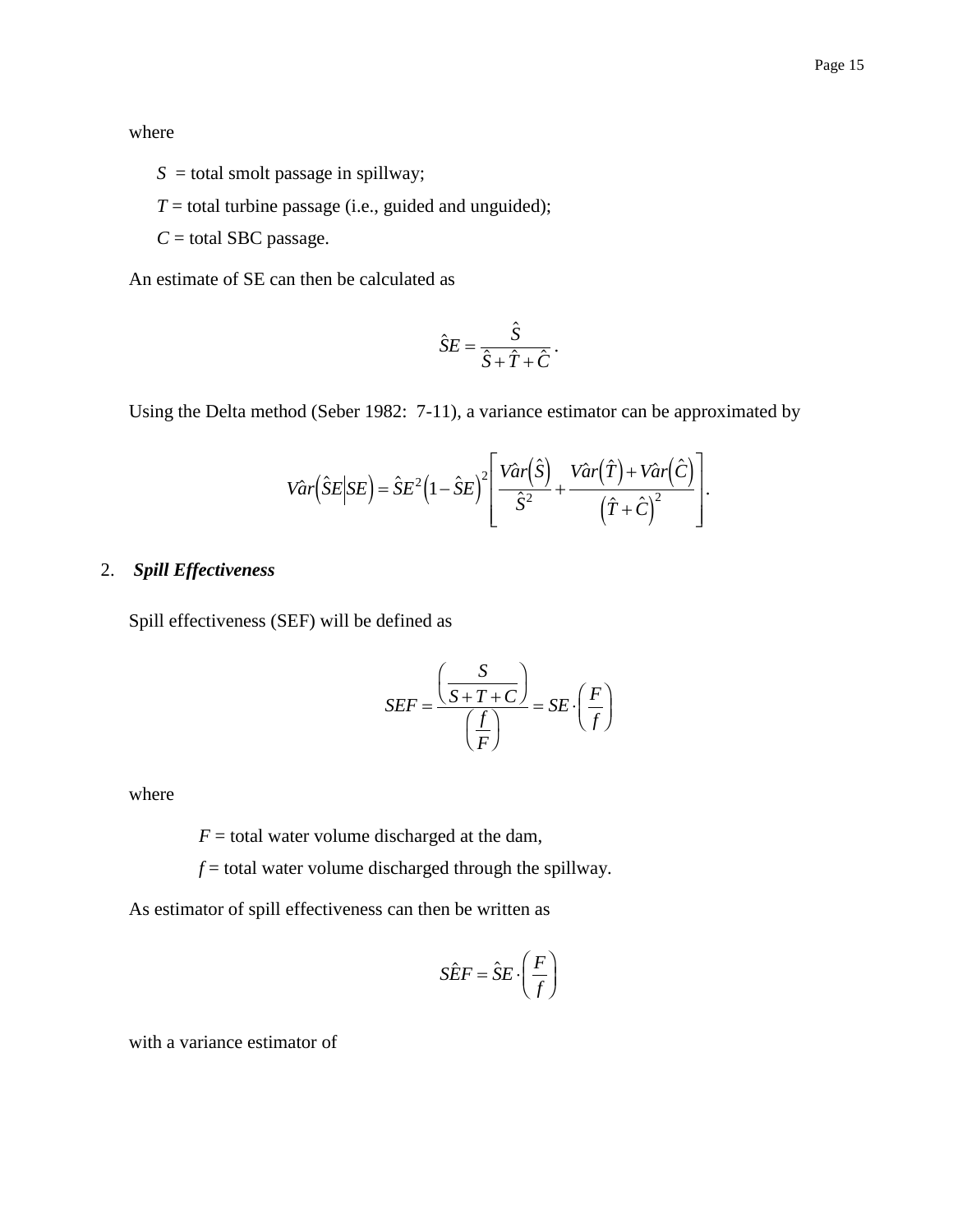$$
Var(S\hat{E}F|SEF) = Var(\hat{S}E|SE)\left(\frac{F}{f}\right)^2.
$$

#### 3. *Spillbay Effectiveness*

The relative performance of each of the spillbays can be calculated to determine the most appropriate spillbay to effectively move smolt through the dam. Define spillbay effectiveness for the *i*th spillbay as



where  $f_i$  = flow volume through the *i*th spillbay. Then an estimator of spillbay effectiveness can be expressed as

$$
\hat{SBEF_i} = \frac{\hat{S}_i}{\left(\sum_{i=1}^{7} \hat{S}_i\right)} \cdot \frac{\left(\sum_{i=1}^{7} f_i\right)}{f_i}
$$

$$
= \hat{R}S_i \left(\frac{\sum_{i=1}^{7} f_i}{f_i}\right)
$$

where  $\hat{R}S_i$  is the relative spillbay passage for the *i*th spillbay  $(i = 1, ..., 7)$ . An associated variance estimator for spillbay effectiveness can then be written as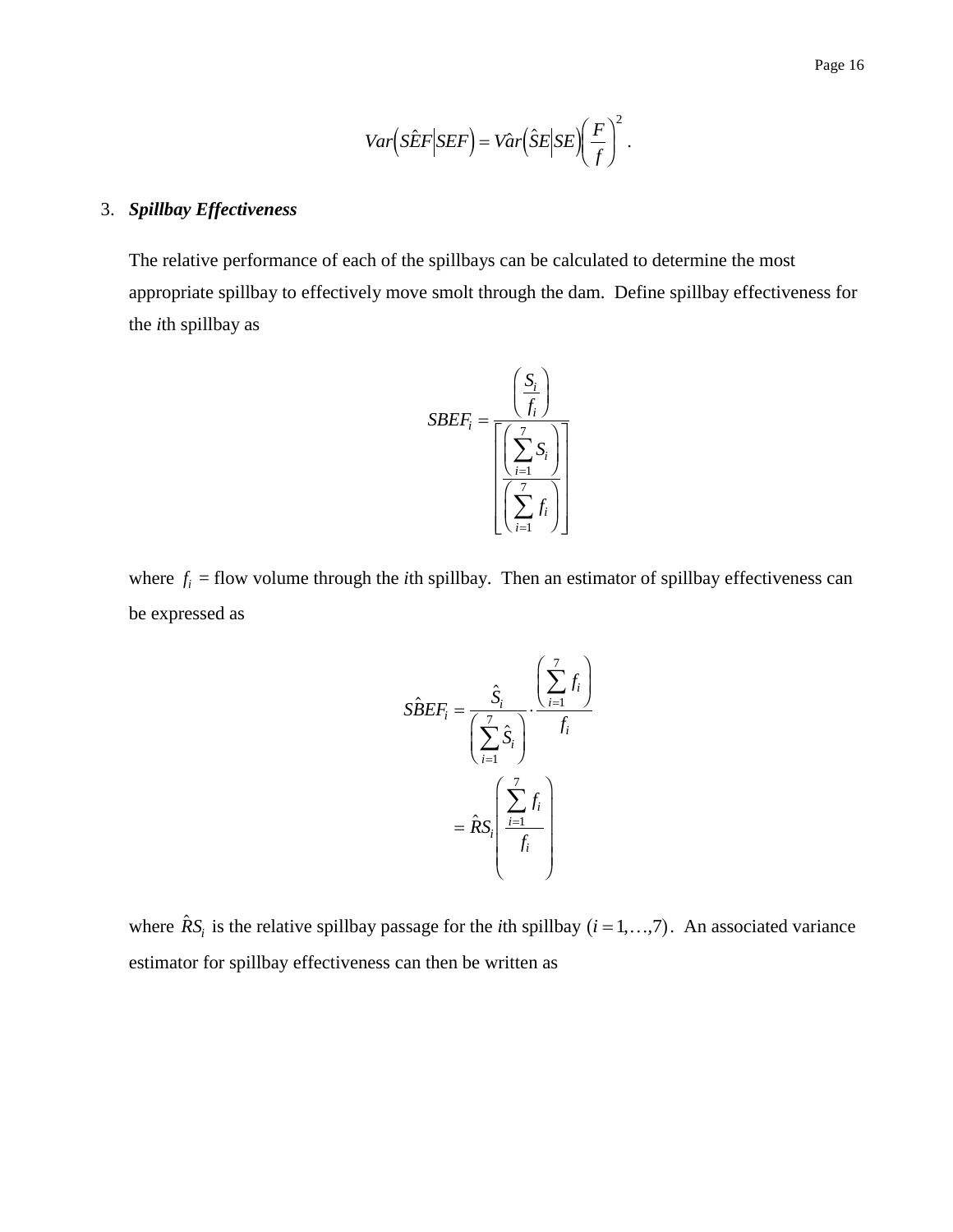$$
Var(S\hat{B}EF|SBEF) = \hat{R}S_i \left(1 - \hat{R}S_i\right)^2 \left[\frac{Var(\hat{S}_i)}{\hat{S}_i^2} + \frac{\sum_{j \neq i}Var(S_j)}{\left(\sum_{j \neq i} \hat{S}_i\right)^2}\right] \left(\frac{\sum_{i=1}^7 f_i}{f_i}\right)^2.
$$

Spillbay effectiveness will be calculated for each of the seven  $(i = 1, ..., 7)$  operating spillbays at Lower Granite Dam in 1999.

#### **B. SBC Performance**

#### 1. *SBC Efficiency*

The SBC efficiency  $(R)$  expresses the fraction of the fish entering the SBC relative to the total number of fish passing into either the collector or other designated routes. Three different measures of SBC efficiency relative to powerhouse passage will be calculated in 1999. These are

$$
\hat{R}_{4-5} = \frac{\hat{C}}{\hat{C} + \hat{T}_{4-5}},
$$
\n
$$
\hat{R}_{4-6} = \frac{\hat{C}}{\hat{C} + \hat{T}_{4-6}},
$$
\n
$$
\hat{R}_{1-6} = \frac{\hat{C}}{\hat{C} + \hat{T}_{1-6}},
$$

where  $\hat{T}$  is defined by smolt passage at different turbine units. The variance of  $\hat{R}_i$  can be approximated by the expression

$$
Var\left(\hat{R}_i|R_i\right) = \hat{R}_i^2 \left(1 - \hat{R}_i\right)^2 \left[\frac{Var\left(\hat{C}\right)}{\hat{C}^2} + \frac{Var\left(\hat{T}_i\right)}{\hat{T}_i^2}\right]
$$

for any turbine designation *i*.

#### 2. *SBC Overall Efficiency*

The fractional passage of smolt through the SBC relative to the total project  $(R_{ALL})$  is defined as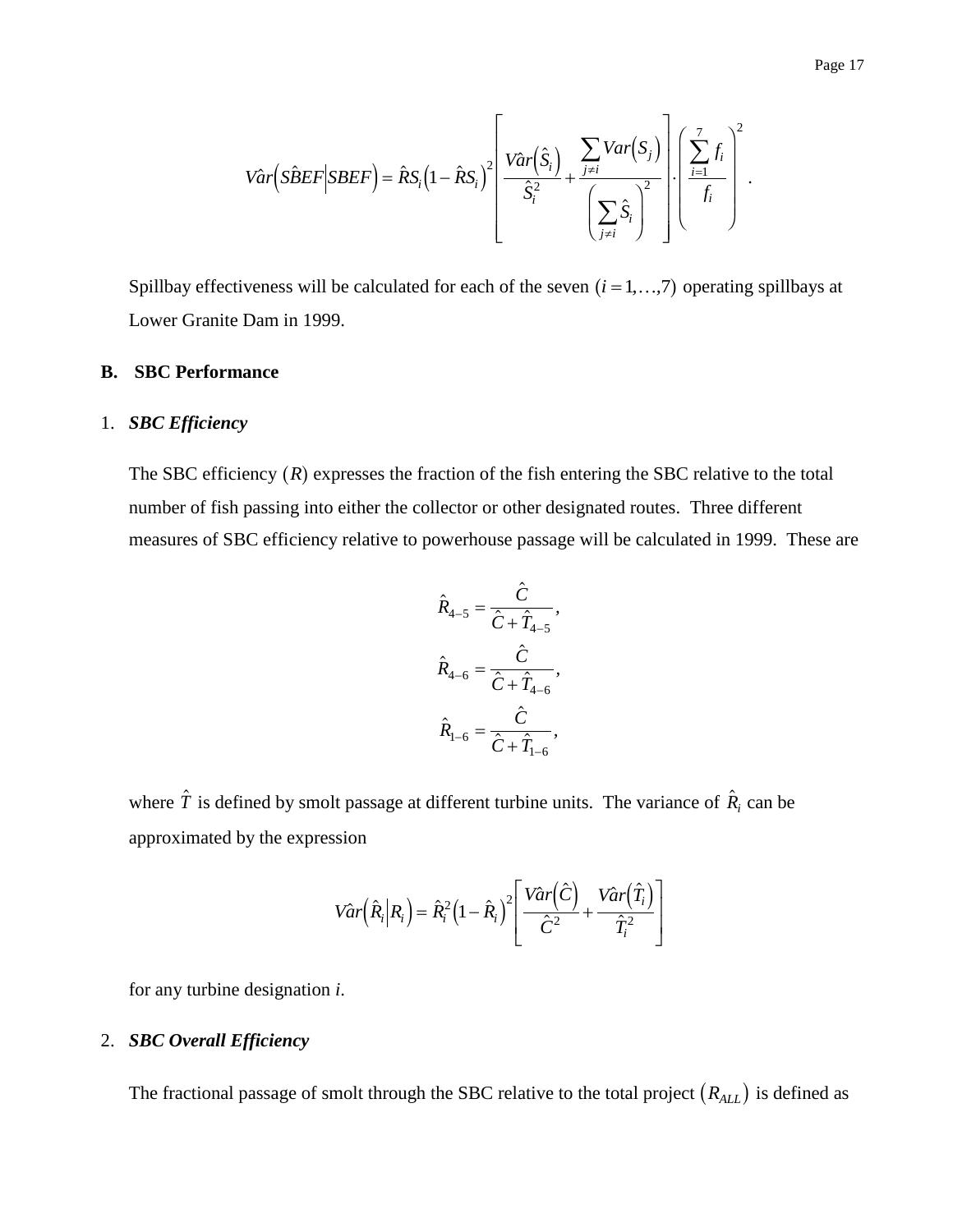$$
R_{ALL} = \frac{C}{C + S + T}
$$

and can be estimated by

$$
\hat{R}_{ALL} = \frac{\hat{C}}{\hat{C} + \hat{S} + \hat{T}}.
$$

Using the Delta method, the variance for  $\hat{R}_{ALL}$  can be approximated by

$$
V\hat{a}r(\hat{R}_{ALL}|R_{ALL}) = R_{ALL}^{2}(1-\hat{R}_{ALL})^{2} \left[ \frac{V\hat{a}r(\hat{C})}{\hat{C}^{2}} + \frac{V\hat{a}r(\hat{S}) + V\hat{a}r(\hat{T})}{(\hat{S} + \hat{T})^{2}} \right].
$$

### 3. *SBC Effectiveness*

Effectiveness of the SBC with regard to fish passed per unit of water will be defined according to the formula

$$
E_{1-6} = \frac{\frac{C}{f}}{\frac{(C+T_{1-6})}{F}}
$$

and estimated by the formula

$$
\hat{E}_{1-6} = \frac{\left(\frac{\hat{C}}{\hat{C} + \hat{T}_{1-6}}\right)}{\left(\frac{f}{F}\right)} = \hat{R}_{1-6} \cdot \frac{F}{f}
$$

where

 $F =$  total water volume discharged through the SBC and turbine units 1-6;

 $f$  = total water volume discharged through the SBC.

The variance of  $\hat{E}_{1-6}$  can then be calculated as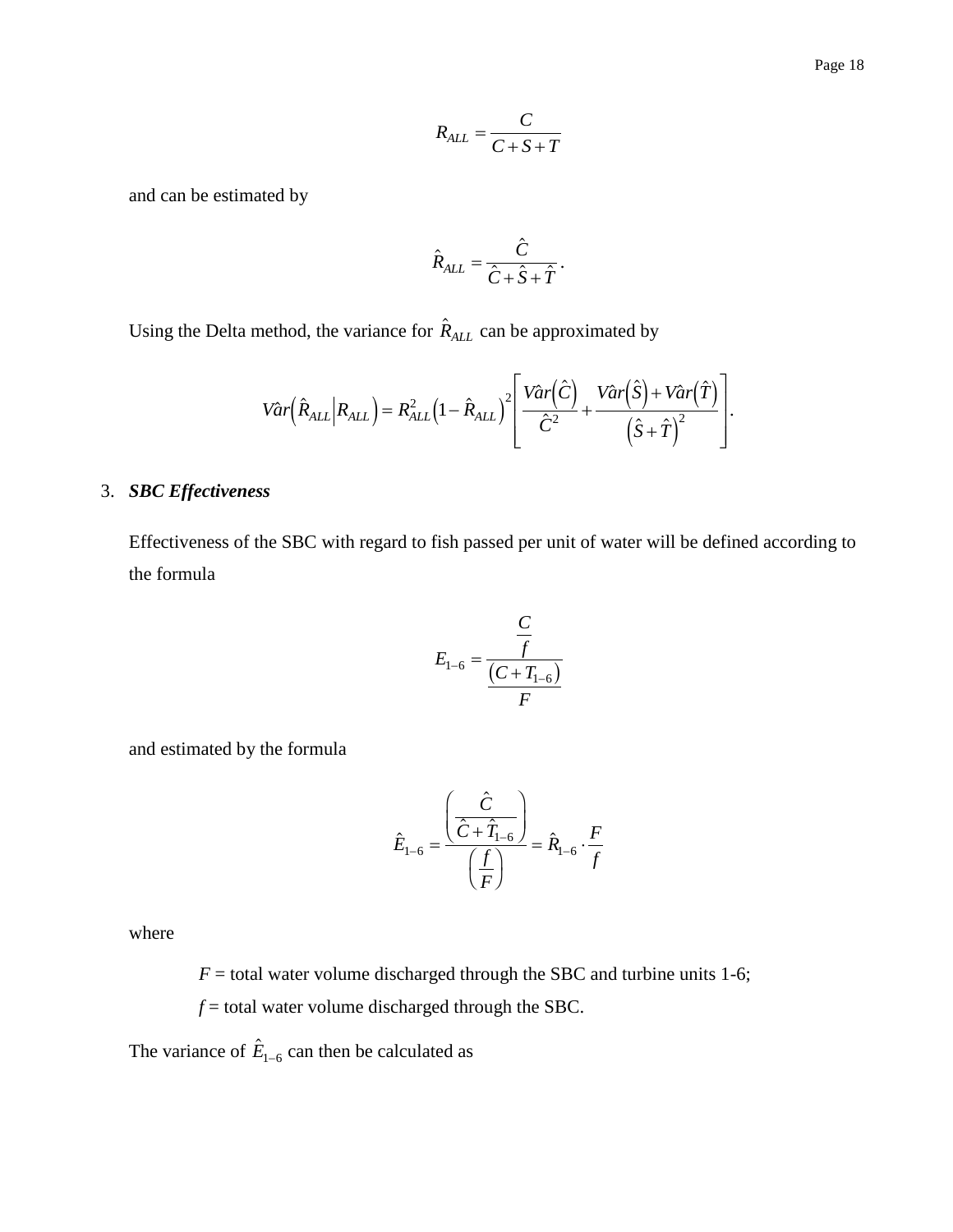$$
Var(\hat{E}_{1-6}|E_{1-6}) = Var(\hat{R}_{1-6}) \cdot \left(\frac{F}{f}\right)^2.
$$

#### 4. *SBC Entrance Efficiency*

The entrance efficiency of the SBC will be calculated based on the fish traces from the squintedpairs of single-beam transducers at the SBC entrance. The overall entrance efficiency is defined as

$$
N = \frac{Z_{1,3}}{Z_{1,3} + Z_{2,4}}
$$

where the  $Z_{1,3}$  is defined by traces  $Z_1 + Z_3$  and  $Z_{2,4}$  is defined as traces  $Z_2 + Z_4$ . The  $Z_{1,3}$  has also been expressed as C and estimated by  $\hat{C}$ . The fish near the SBC entrance that do not enter will be estimated by the quantity

$$
\hat{U} = \sum_{i=1}^{2} \sum_{j=1}^{2} \sum_{k=1}^{D} \sum_{l=1}^{24} \frac{N_c}{n_c} \sum_{g=1}^{n_c} u_{ijklg}
$$

where  $u_{ijk\,lg}$  = weighted number of smolt in the *g*th sampling interval  $(g = 1, ..., N_c)$  of the *l*th hour  $(l = 1, ..., 24)$  of the *k*th day  $(k = 1, ..., D)$  of the *j*th bisectional area  $(j = 1, 2)$  of the *i*th entrance  $(i = 1, 2)$  that do not enter the SBC.

The *u*'s are calculated as the sum of traces  $Z_2 + Z_4 = Z_{2,4}$  for a sampling interval. The estimated variance of  $\hat{U}$  is expressed as

$$
Var(\hat{U}|U) = \sum_{i=1}^{2} \sum_{j=1}^{2} \sum_{k=1}^{D} \sum_{l=1}^{24} \left[ \frac{N_c^2 \left(1 - \frac{n_c}{N_c}\right) s_{u_{ijkl}}^2}{n_c} \right]
$$

where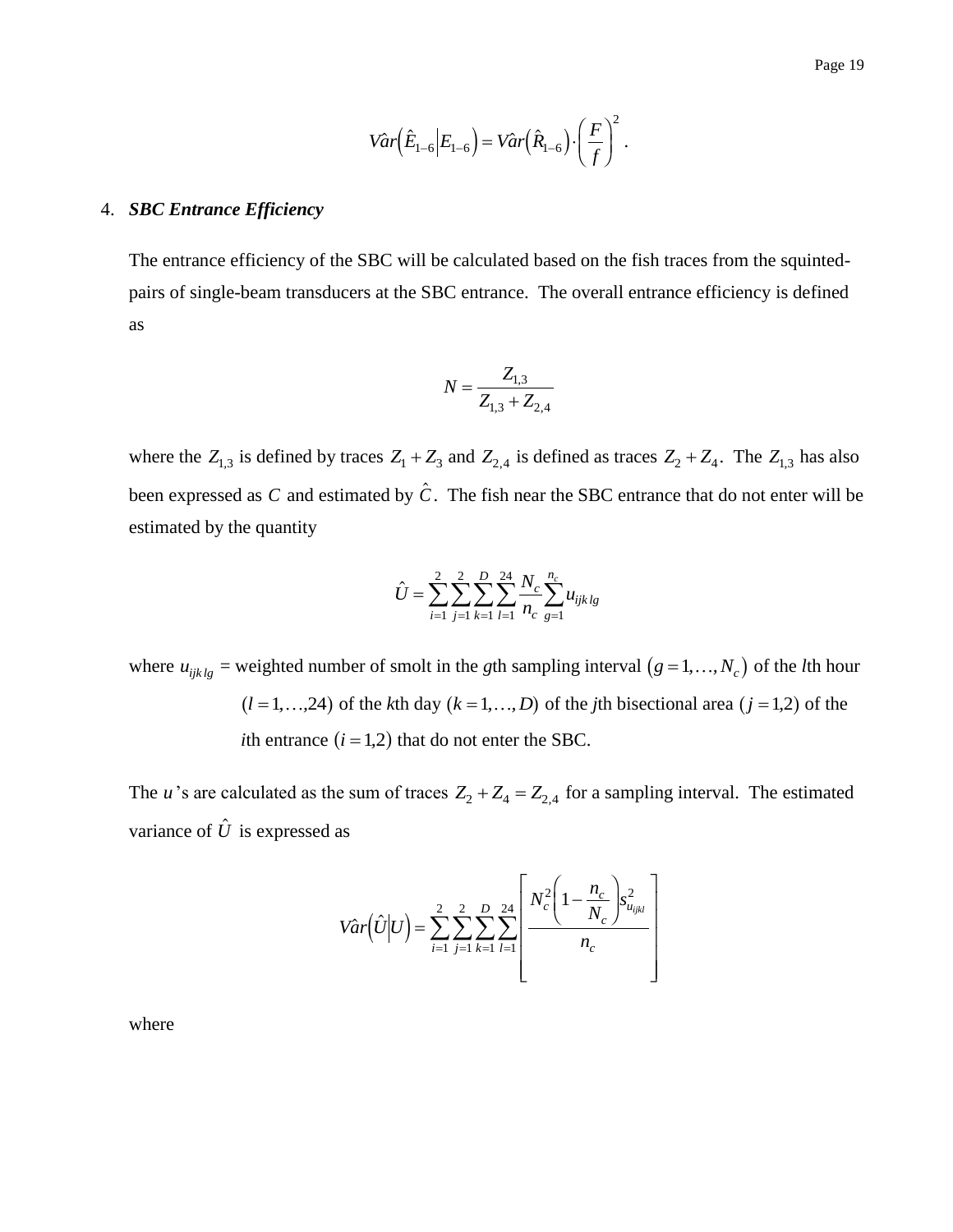$$
s_{u_{ijkl}}^2 = \frac{\sum_{g=1}^{n_c} (u_{ijk\,lg} - \overline{u}_{ijkl})}{(n_c - 1)}
$$

and where

$$
\overline{u}_{ijkl} = \frac{\sum_{g=1}^{n_c} u_{ijk\,lg}}{n_c}
$$

*.*

An estimate of SBC entrance efficiency can then be calculated as

$$
\hat{N} = \frac{\hat{C}}{\hat{C} + \hat{U}}.
$$

Using the Delta method, an approximate variance estimator for  $\hat{N}$  can be calculated by

$$
Var(\hat{N}|N) = \hat{N}^{2}(1-\hat{N})^{2} \left[ \frac{Var(\hat{C})}{\hat{C}^{2}} + \frac{Var(\hat{U})}{\hat{U}^{2}} - \frac{2C\hat{O}v(\hat{C},\hat{U})}{\hat{C}\hat{U}} \right]
$$

where

$$
C\hat{o}\nu(\hat{C},\hat{U}) = \sum_{i=1}^{2} \sum_{j=1}^{2} \sum_{k=1}^{D} \sum_{l=1}^{24} \left[ \frac{N_c^2 \left(1 - \frac{n_c}{N_c}\right) s_{y_{ijkl}u_{ijkl}}}{n_c} \right]
$$

and where

$$
s_{y_{ijkl}u_{ijkl}} = \frac{\sum_{g=1}^{n_c} (y_{ijklg} - \overline{y}_{ijkl}) (u_{ijklg} - \overline{u}_{ijkl})^2}{(n_c - 1)}.
$$

Entrance efficiency will be computed for the entire SBC (i.e., *N*) as well as for each of the two SBC entrances (i.e.,  $\hat{N}_i$ ,  $i = 1, 2$ ).